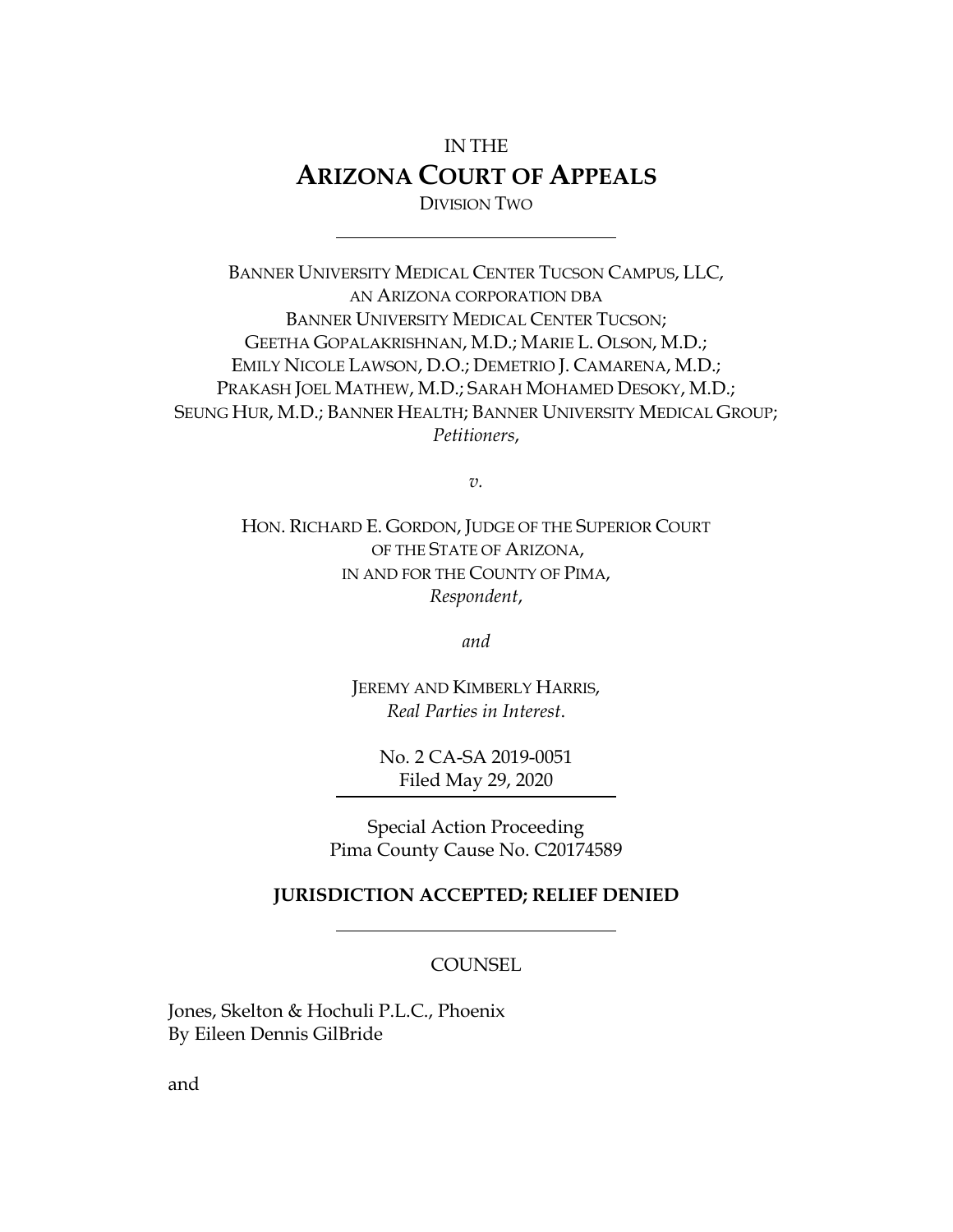Slattery Petersen PLLC, Tucson By GinaMarie Slattery *Counsel for Petitioners*

Law Office of JoJene Mills P.C., Tucson By JoJene Mills

and

Rudd Mediation, Pasadena, California By Lawrence J. Rudd

and

Law Offices of Arlan A. Cohen, Pasadena, California By Arlan A. Cohen *Counsel for Real Parties in Interest*

Miller, Pitt, Feldman & McAnally P.C., Tucson By Stanley G. Feldman *Counsel for Amicus Curiae Arizona Association for Justice/Arizona Trial Lawyers Association*

## **OPINION**

Judge Espinosa authored the opinion of the Court, in which Presiding Judge Eppich concurred and Judge Brearcliffe dissented.

E S P I N O S A, Judge:

 $\P$ **1** In this special action, we are asked to decide whether a vicarious liability claim against a private employer must be dismissed when the claims against its employees were dismissed with prejudice due to the plaintiff's failure to timely serve those employees with a notice of claim as required by A.R.S. § 12-821.01 due to their joint employment by a public entity. We conclude that under the circumstances here, the claim of vicarious liability against the private employer survives the dismissal of claims against the employees.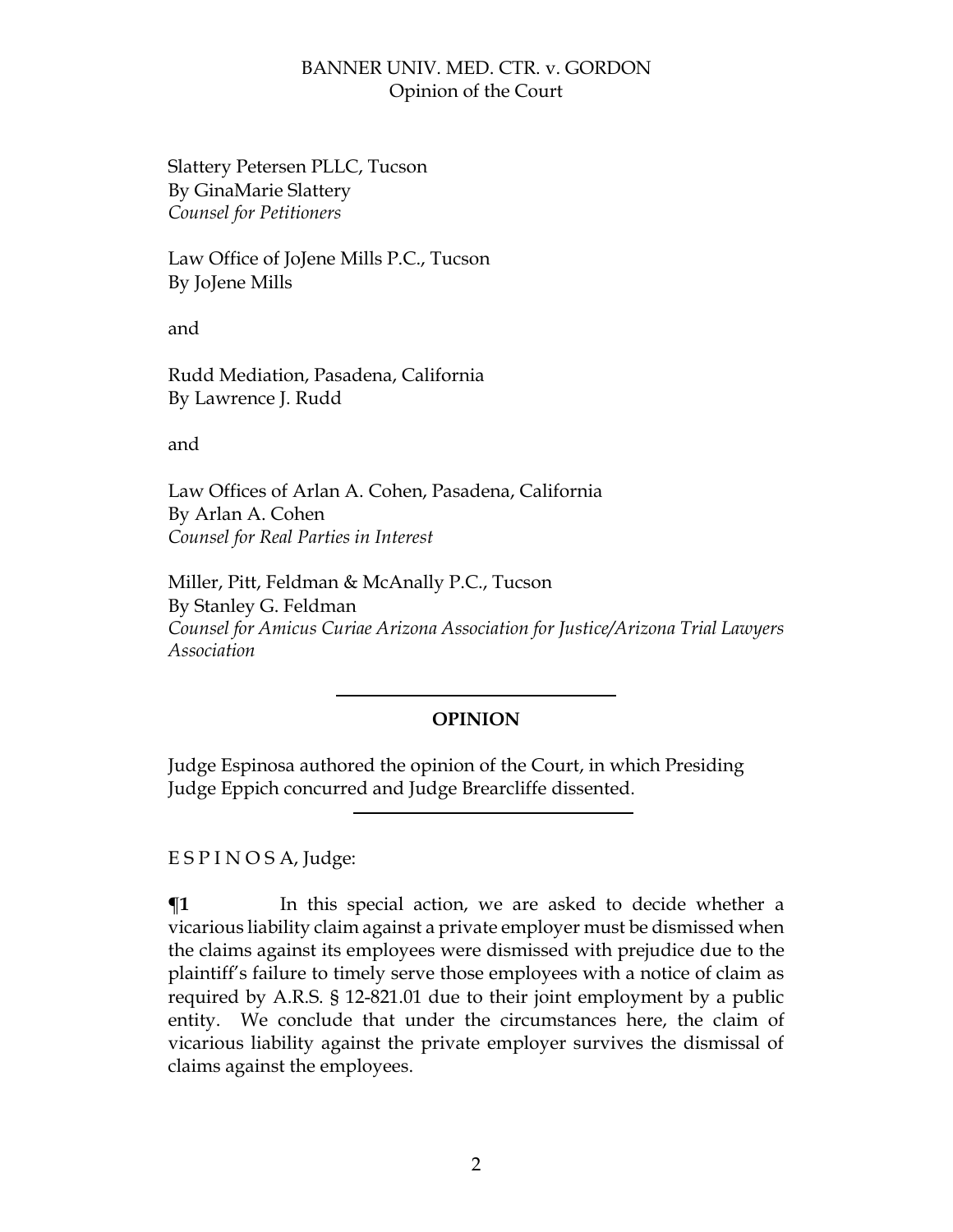### **Background**

**¶2** When reviewing a grant of summary judgment, we view the facts in the non-moving party's favor. *Normandin v. Encanto Adventures, LLC*, 246 Ariz. 458, ¶ 9 (2019). In October 2015, Connor Harris, a fourteenmonth-old child, died from complications caused by an improperly treated bowel obstruction while in the care of doctors employed by Banner University Medical Center Tucson Campus LLC (and various other companies under the umbrella of Banner Health) and by the University of Arizona. His parents, Jeremy and Kimberly, sued the individual doctors, alleging medical malpractice, and Banner, alleging it is vicariously liable for that malpractice, among other claims. Under A.R.S. § 12-821.01, a person is required to first provide a timely notice of claim before they may sue a "public employee." The Harrises did not serve such claim notices on any defendant.

**¶3** The respondent judge granted summary judgment in favor of the individual doctor-defendants due to the Harrises' failure to serve them with notices of claim pursuant to § 12-821.01, required because of their employment by the University. The respondent concluded it would be

> impossible for the jury to reasonably find that the doctors in this case (who were both attending physicians as well as residents in this case) were providing (1) care and (2) supervision of that care as well as (3) learning to have conducted those services on behalf of [their] employer, the University, to be outside the course and scope of their employment for the University.

Thus, the doctor-defendants were dismissed "with prejudice."<sup>1</sup>

 $\overline{a}$ 

**¶4** The respondent judge, however, denied Banner's motion for summary judgment on the vicarious liability claim against it grounded in the negligence claims against the individual doctor-defendants. Banner

<sup>&</sup>lt;sup>1</sup>The respondent judge did not certify the judgment as a final, appealable order pursuant to Rule 54(b), Ariz. R. Civ. P. In response to Banner's petition for special action, the Harrises filed a cross-petition asking us to review the trial court's dismissal of the doctor-defendants in the event that we grant Banner relief. We have issued a separate order declining jurisdiction over the cross-petition simultaneously with this opinion.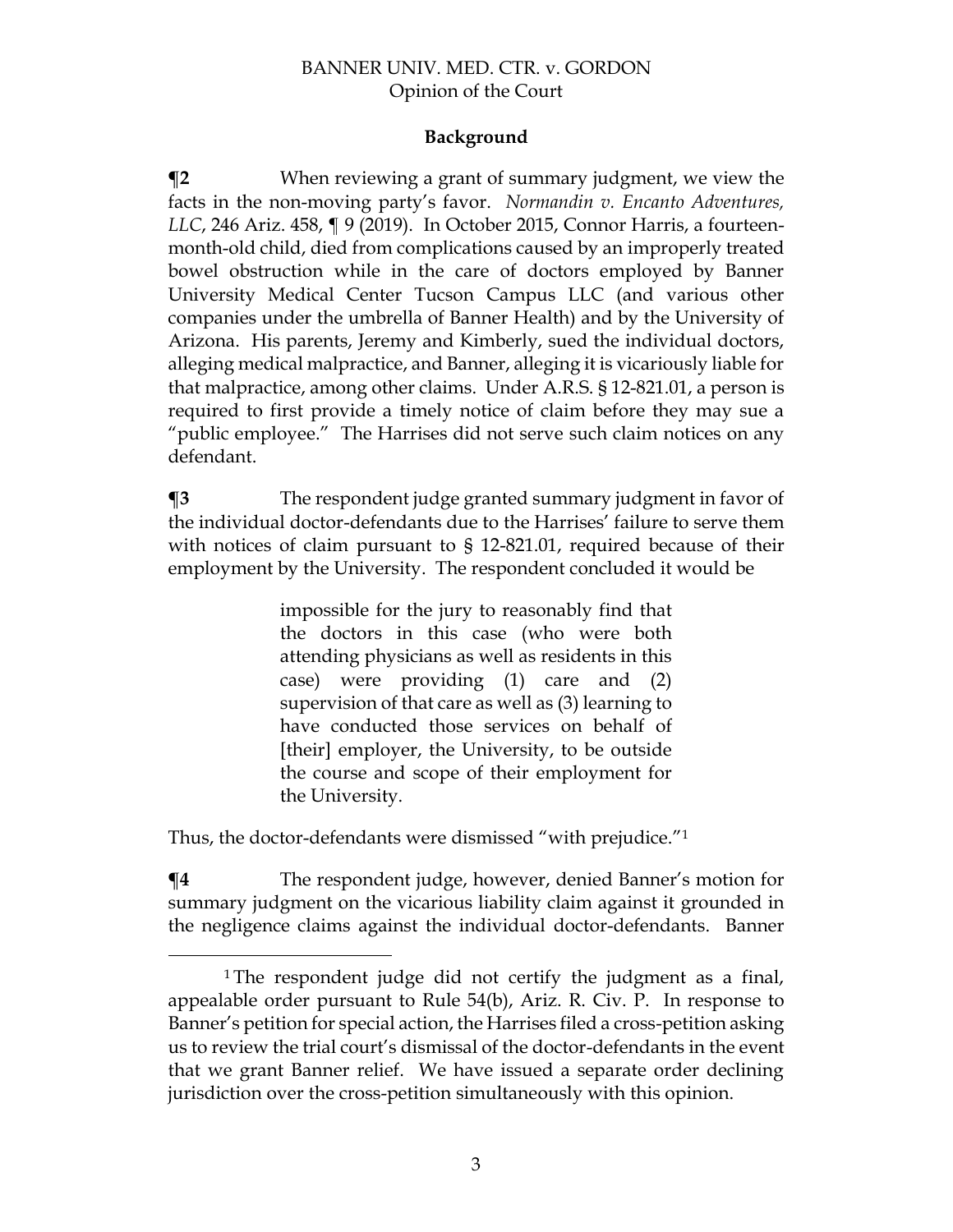seeks special-action relief from that ruling, arguing as it did below that because dismissal with prejudice constitutes an adjudication on the merits, dismissal of the claims against the doctors requires dismissal of the vicarious liability claim against it grounded in the doctors' alleged malpractice. Because the issue presented is purely a matter of law, could affect the course of the ongoing litigation, and presents an important question that may arise in future cases, we accept special-action jurisdiction. *See Nordstrom v. Cruikshank*, 213 Ariz. 434, ¶¶ 8-9 (App. 2006) (special-action jurisdiction appropriate to address issue of statewide importance that could readily recur in other cases); *see also* Ariz. R. P. Spec. Act. 1(a).

#### **Discussion**

**¶5** At the heart of Banner's argument is the principle that a dismissal with prejudice constitutes an adjudication on the merits. It relies primarily on *De Graff v. Smith*, 62 Ariz. 261 (1945), and *Law v. Verde Valley*, 217 Ariz. 92 (App. 2007). In *De Graff*, our supreme court determined that an employer could not be vicariously liable when a judgment stemming from a voluntary dismissal of the employee "reliev[ed] [the employee] of all liability," which the supreme court stated thus "adjudged" that employee "as not guilty of any negligence because of the dismissal with prejudice." 62 Ariz. at 264, 269-70. The court noted that dismissal with prejudice is an adjudication on the merits. *Id.* at 269; *see also Torres v. Kennecott Copper Corp.*, 15 Ariz. App. 272 (1971) (voluntary dismissal of claim against employee ends derivative claim against employer). Similarly, in *Law*, the employee-doctors were dismissed with prejudice—one by stipulation in conjunction with a settlement agreement and the other upon motion by the plaintiffs. 217 Ariz. 92, ¶ 5. Applying *De Graff*, we concluded that the dismissals necessarily barred a vicarious liability claim against the employer. *Id.* ¶¶ 12-13.

**¶6** *De Graff* and *Law* are facially distinguishable from the instant case because they addressed voluntary dismissals with prejudice. But the underlying notion—that the employee's liability is a necessary element of a claim of vicarious liability—has been applied to some involuntary dismissals as well. *See, e.g.*, *Wiper v. Downtown Dev. Corp. of Tucson*, 152 Ariz. 309, 310, 311-12 (1987) (jury awarded punitive damages against principal but not agent; "[i]f an employee's conduct does not warrant recovery of punitive damages against himself, it can not serve as a basis for such recovery against his employer"); *Hansen v. Garcia, Fletcher, Lund & McVean*, 148 Ariz. 205, 207-08 (1985) (summary judgment against agent requires summary judgment against principal on vicarious liability claim);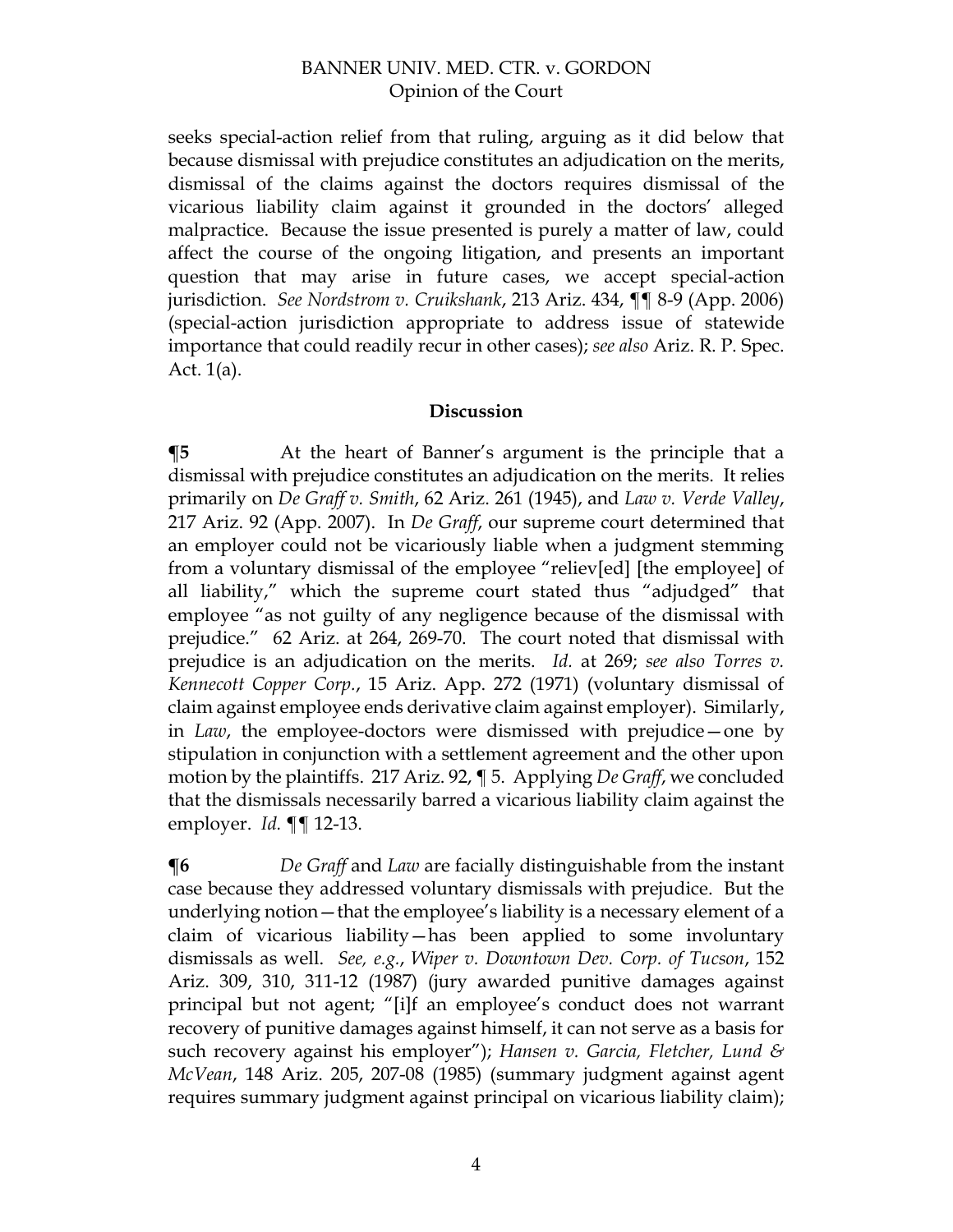*Kennecott Copper Corp. v. McDowell*, 100 Ariz. 276, 281-82 (1966) (directed verdict for agent releases principal). None of these cases, however, including *De Graff* and *Law*, address the precise issue before us—whether an employer should be permitted to avoid liability by way of a defense available only to its employee.

**¶7** In *Kopp v. Physician Group of Arizona, Inc.*, our supreme court expressly disavowed *De Graff* "insofar as that case and its progeny conclude that a stipulated dismissal with prejudice" adjudicates the question whether the dismissed party was negligent. 244 Ariz. 439, ¶ 1 (2018). There*,*  a negligence claim against an individual doctor had been dismissed with prejudice following settlement. *Id.* ¶¶ 2, 3. The remaining claim against the doctor's employer, however, was dependent on proof of the doctor's negligence. *Id.* ¶ 10. The court determined the dismissal did not operate as an adjudication on the merits because "a dismissal with prejudice does not, on its own, trigger issue preclusion." *Id.* ¶ 14.

**¶8** Banner seeks to distinguish *Kopp*, contending that case is limited to the application of issue preclusion to an independent negligence claim. Banner argues, then, that *De Graff* and *Law* are instead grounded in claim preclusion.2 Although the court in neither case expressly addressed claim or issue preclusion, those principles are necessarily implicated here given the general rule that a dismissal with prejudice operates as an adjudication on the merits. *See* Ariz. R. Civ. P. 41(b); *see also Phillips v. Ariz. Bd. of Regents*, 123 Ariz. 596, 598 (1979) ("Rule 41(b) assumes that some dismissals for reasons other than the merits will result in a bar to future litigation as if the suit had been decided on the merits.").

**¶9** Under the doctrine of claim preclusion, when "a final, valid judgment is entered after adjudication or default," a party "is foreclosed from further litigation on the claim." *Circle K Corp. v. Indus. Comm'n*, 179 Ariz. 422, 425 (App. 1993). "The defense of claim preclusion has three elements: (1) an identity of claims in the suit in which a judgment was entered and the current litigation, (2) a final judgment on the merits in the

<sup>2</sup> Our dissenting colleague, while otherwise adopting Banner's arguments, avoids characterizing the issue as one of claim preclusion. But we have found no case suggesting that a dismissal under Rule 41(b), Ariz. R. Civ. P., operates independently of the doctrines of claim or issue preclusion to bar future claims. In any event, the operative issue here is whether an employer can take advantage of a defense available only to its employee.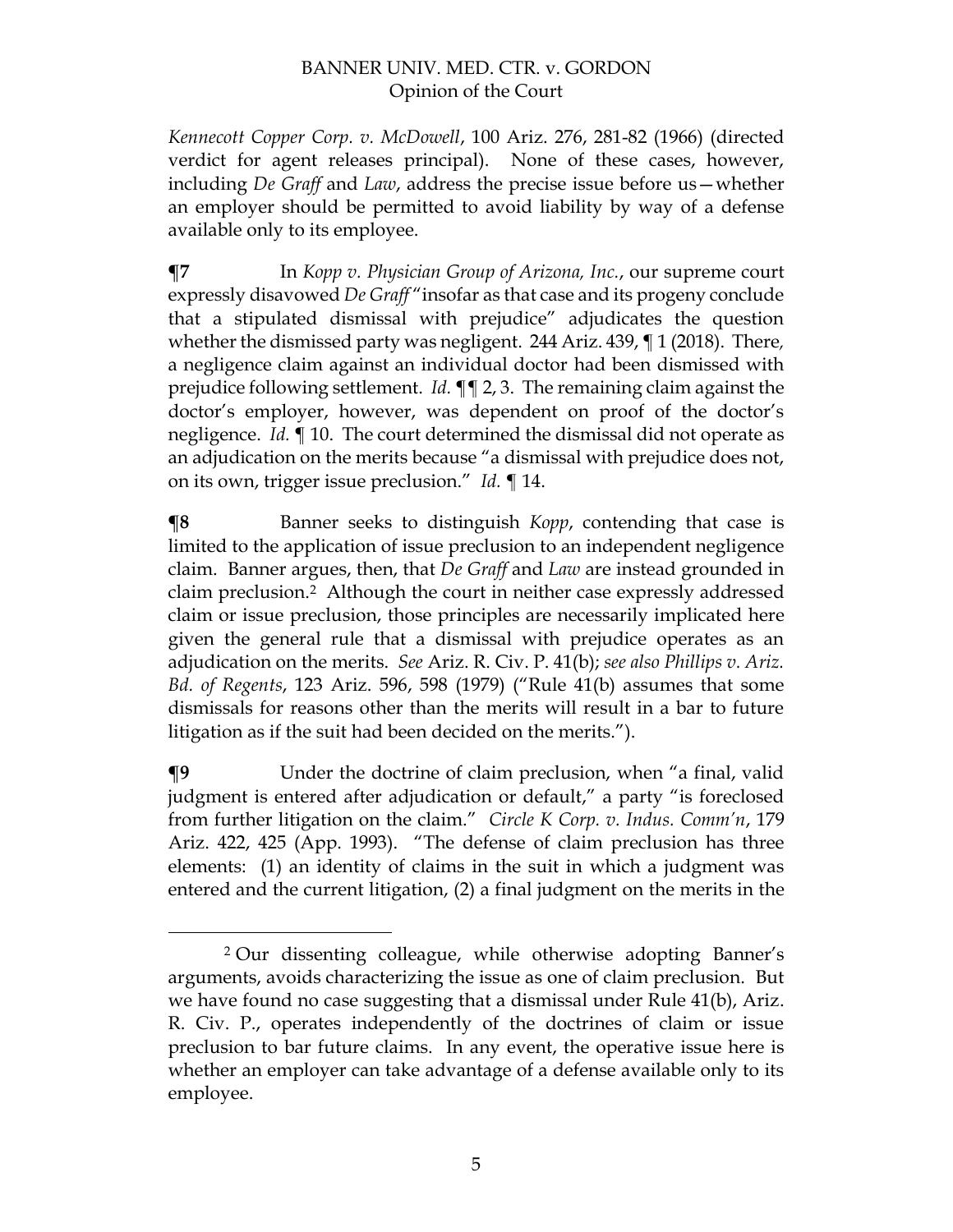previous litigation, and (3) identity or privity between parties in the two suits." *In re Gen. Adjudication of All Rights to Use Water in Gila River Sys. & Source*, 212 Ariz. 64, ¶ 14 (2006). Actual litigation of the claim is not required. *Circle K Corp.*, 179 Ariz. at 425.

**¶10** To the extent Banner asserts in its petition that claim preclusion applies here, it develops no argument that the third element privity  $-\text{is met.}^3$  As the party asserting the defense, Banner has the burden of proving it applies. <sup>4</sup> *Hanrahan v. Sims*, 20 Ariz. App. 313, 316 (1973) ("res judicata is an affirmative defense and must be pleaded and proved"; the failure to do so constitutes waiver). And even assuming that Banner is in sufficient privity with the individual doctor-defendants to meet this element, claim preclusion nonetheless does not apply here.

 $\P$ **11** Claim preclusion applies "only when the policies justifying preclusion are furthered," namely, finality, the prevention of harassment, efficiency, and "enhancement of the prestige of the courts*." Circle K Corp.*, 179 Ariz. at 425-26; *see also In re Marriage of Gibbs*, 227 Ariz. 403, ¶ 12 (App. 2011) ("[T]he doctrine of res judicata enforces important principles of

<sup>&</sup>lt;sup>3</sup>We note that the order dismissing the doctor-defendants with prejudice has not been certified for appeal under Rule 54(b), Ariz. R. Civ. P. As such, it is not clear that Banner may invoke claim preclusion at all another issue Banner has left unaddressed. *See Tarnoff v. Jones*, 17 Ariz. App. 240, 243 (1972) (doctrine of res judicata held inapplicable to interlocutory judgment).

<sup>4</sup>Courts have concluded that the employer-employee relationship is usually sufficient to establish privity when evaluating claim preclusion. *See Corbett v. ManorCare of Amer., Inc.*, 213 Ariz. 618, ¶ 40 (App. 2006) ("Examples of persons in privity include employers and employees, principals and agents, and indemnitors and indemnitees."). But Banner has not attempted to show that result is appropriate here, and the dissent's privity analysis misses the point: whether preclusion should apply when the employees were simultaneously employed by another entity at the time of the relevant acts and the basis for their nonliability is unrelated to their employment by the entity seeking to raise a claim preclusion defense. Additionally, we must take exception to the dissent's assertion that "Under any measure, Banner's interests are the interest of the state." Of course, the interests of a private, for-profit hospital diverge from those of a public educational institution, but more importantly, the privity at issue here is between the hospital and the doctors, not the state.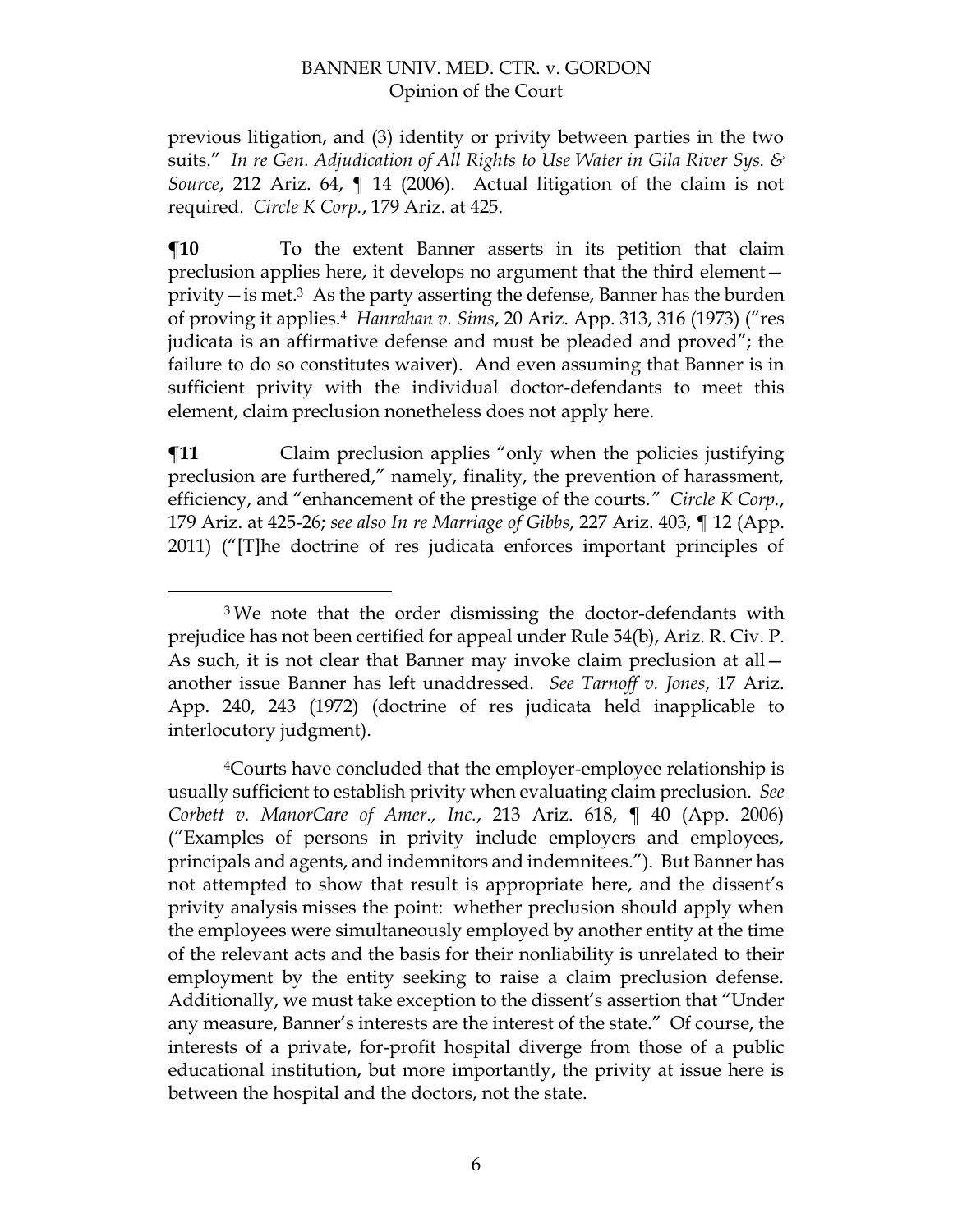judicial economy and finality."). Banner has not explained how any of these policies weigh in its favor. The litigation has not yet ended, and it appears the negligence of at least some of the individual doctor-defendants will be further litigated irrespective of whether claim preclusion were applied to bar the vicarious liability claim against Banner.<sup>5</sup>

**The Further, we will not apply claim preclusion when it would** contravene public policy or result in manifest injustice. *Marriage of Gibbs*, 227 Ariz. 403, ¶ 8. The policies underlying the notice-of-claim requirement are not served by applying claim preclusion here. The chief purpose of § 12- 821.01 is "to give the government notice of potential liability, an opportunity to investigate claims, the chance to avoid costly litigation through settlement, and assistance in budgeting." *Lee v. State*, 218 Ariz. 235, ¶ 17 (2008). <sup>6</sup> As the respondent noted, "the uncontested record shows that the State would not suffer financially from an adverse judgment."

**¶13** Moreover, the notice-of-claim statute is, fundamentally, a codification of sovereign immunity. *See Swenson v. Cty. of Pinal*, 243 Ariz. 122, ¶ 6 (App. 2017). Arizona has adopted the Restatement (Second) of Agency § 217(b), which provides that an employer cannot assert immunities personal to its employee. *Brumbaugh v. Pet Inc.*, 129 Ariz. 12, 13 (App. 1981). Consistent with that provision, the Restatement (Second) of Judgments § 51(1)(b) states that claim preclusion does not apply to a

<sup>5</sup>For example, as the respondent judge noted, the Harrises' fraud claim against Banner depends in part on the "malpractice by the treating residents" and its breach of contract claim is premised, in part, on the decision of a resident radiologist to "interpret . . . film with no guidance from an available attending physician." And at oral argument before this court, both parties agreed the litigation would be far from over.

<sup>6</sup> Petitioners argue that an adverse judgment against Banner predicated on the negligence of the doctor-defendants would require mandatory reporting to the National Practitioner Data Bank, *see* 42 U.S.C. § 11131, potentially resulting in serious consequences to the doctors in terms of licensure, credentialing, and employment, notwithstanding their dismissal as parties. They contend that the effect of such judgment would "eviscerate the notice of claim requirement for the individuals." But, assuming such reporting is required, nothing in the text of § 12-821.01 suggests the legislature intended it to act as a bar to such collateral consequences to public employees, much less to those arising from dual employment by a private entity.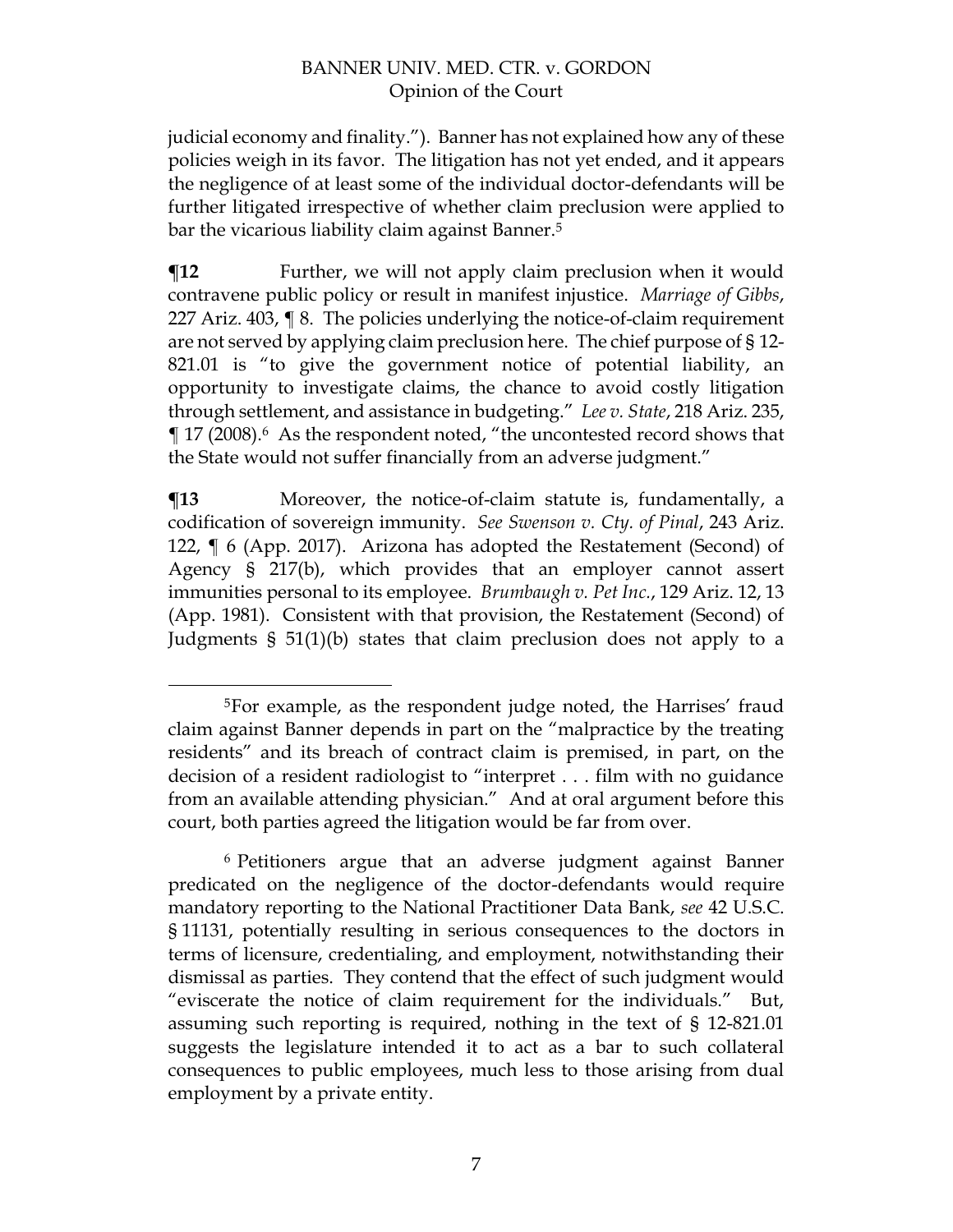vicarious claim when, as here, the judgment in the first claim was based on a defense personal to the defendant. Applying claim preclusion here would violate these principles without furthering its underlying policies or the purpose of the notice-of-claim statute.

**¶14** We note that Banner has cited no case in which an employer was allowed to benefit from its employee's separate statutory or sovereign immunity, and we are aware of none in Arizona. Our research, however, indicates that other jurisdictions addressing the issue have concluded that vicarious claims against the employer can proceed in such circumstances. *See Blackwell Motors, Inc. v. Manheim Servs. Corp.*, 529 S.W.3d 367, 380 (Mo. Ct. App. 2017) (no immunity for private employer from liability for employee's negligent acts "simply because that employee has an official status as a police officer"); *Fuentes v. Brookhaven Mem. Hosp.*, 780 N.Y.S.2d 777, 778 (App. Div. 2004) (dismissal of complaint against one party "need not be given res judicata effect as against another vicariously liable for the same conduct when the dismissal was based upon a defense that was personal to that party"; dismissal for failure to serve notice of claim "did not determine the merits of the underlying allegations of medical malpractice"); *State ex rel. Sawicki v. Lucas Cty. Court of Common Pleas*, 931 N.E.2d 1082, ¶¶ 22, 28 (Oh. 2010) (noting majority of jurisdictions have rejected vicarious immunity; employee's immunity from liability "no shield to the employer's liability for acts under the doctrine of respondeat superior"); *Johnson v. LeBonheur Children's Med. Ctr.*, 74 S.W.3d 338, 347 (Tenn. 2002) ("[F]airness to the parties requires that a private hospital may be held vicariously liable under the doctrine of respondeat superior solely for the acts of a state-employed physician resident when that resident is found to be the agent or servant of the hospital."). And in an analogous setting, South Dakota's Supreme Court, after exhaustively examining the question, has determined that procedural dismissals do not bar a vicarious liability claim, noting "[i]t is the negligence of the servant that is imputed to the master, not the *liability*." *Cameron v. Osler*, 930 N.W.2d 661, ¶ 16 (S.D. 2019) (alteration and emphasis in *Cameron*) (quoting *Cohen v. Alliant Enters., Inc.*, 60 S.W.2d 536, 538 (Ky. 2001)).

 $\P$ **15** Finally, a few comments on the dissent are in order. First, our colleague relies on an unpublished memorandum decision of this court as "sufficiently similar," to the situation here. In that case we rejected a claim of vicarious liability against the City of Phoenix, premised on the negligence of a city employee who was not provided notice under § 12-821.01. *Angulo v. City of Phoenix*, No. 1 CA-CV 12-0603, ¶¶ 3, 8 (Ariz. App. July 16, 2013) (mem. decision). But *Angulo* is not only unpersuasive in the present context, *see* Ariz. R. Sup. Ct. 111(c)(1)(C) (limited authorization to cite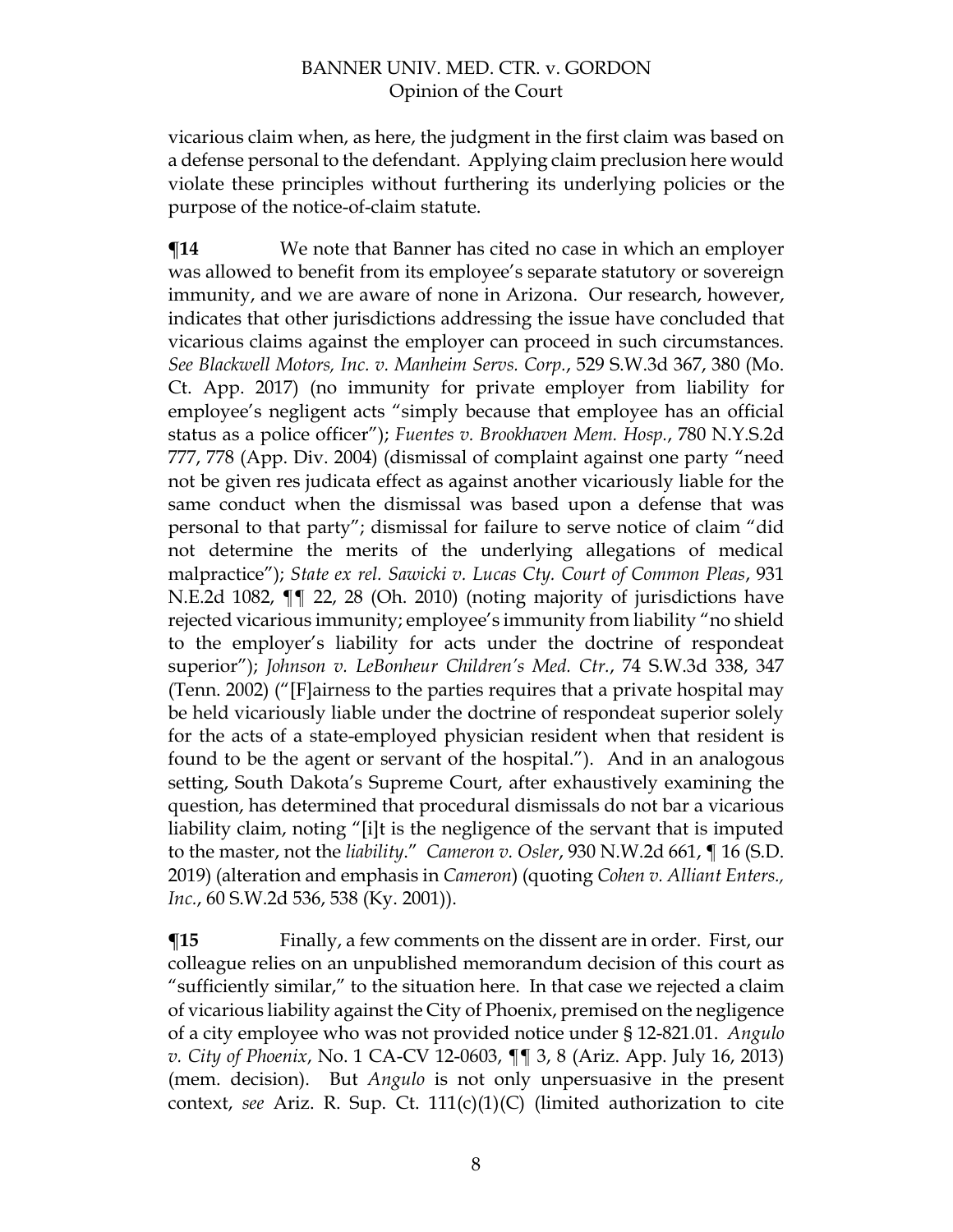memorandum decisions for persuasive value), it is inapposite because it dealt only with the straightforward situation of a public entity and its employee, rather than a private employer as is the case here. It does not address the question with which we are confronted: whether a private employer is shielded by a statute intended to protect state actors.

**¶16** The dissent also engages in a technical discussion of immunity but misses the broader point that § 12-821.01 is a reflection of sovereign immunity. As our supreme court has explained, the notice-ofclaim statute was a legislative response to the decision to abolish the common-law defense of governmental immunity, by providing for absolute immunity, qualified immunity, and affirmative defenses. *Clouse ex rel. Clouse v. State*, 199 Ariz. 196, ¶ 13 (2001). The affirmative defense Banner seeks to invoke here is closely related to notions of governmental immunity—a protection from liability to which it has no right and cannot borrow from its employees.Lastly, our colleague charges that we have abandoned our role "merely to apply the law" in favor of "declar[ing] public policy," which we decidedly have not. We only observe that the public policy of § 12-821.01, as described by our supreme court, is not aided by making Banner immune.

### **Disposition**

**¶17** For the foregoing reasons, we conclude the respondent judge did not err by ruling that dismissal of the doctor-defendants does not require dismissal of the vicarious liability claims against Banner. Accordingly, although we accept special-action jurisdiction, relief is denied.

B R E A R C L I F F E, Judge, dissenting:

 $\overline{a}$ 

**The Term** As long as the Harrises' direct claims against the Banner Physicians<sup>7</sup> are barred, I would bar pursuit of those claims vicariously against Banner. I therefore respectfully dissent.

<sup>7</sup>"Banner Physicians" are Drs. Geetha Gopalakrishnan, Marie Olson, Emily Lawson, Demetrio Camarena, Prakash Mathew, Sarah Desoky, and Seung Hur, and the claims against each were dismissed with prejudice in an, as yet, non-final, non-appealable order.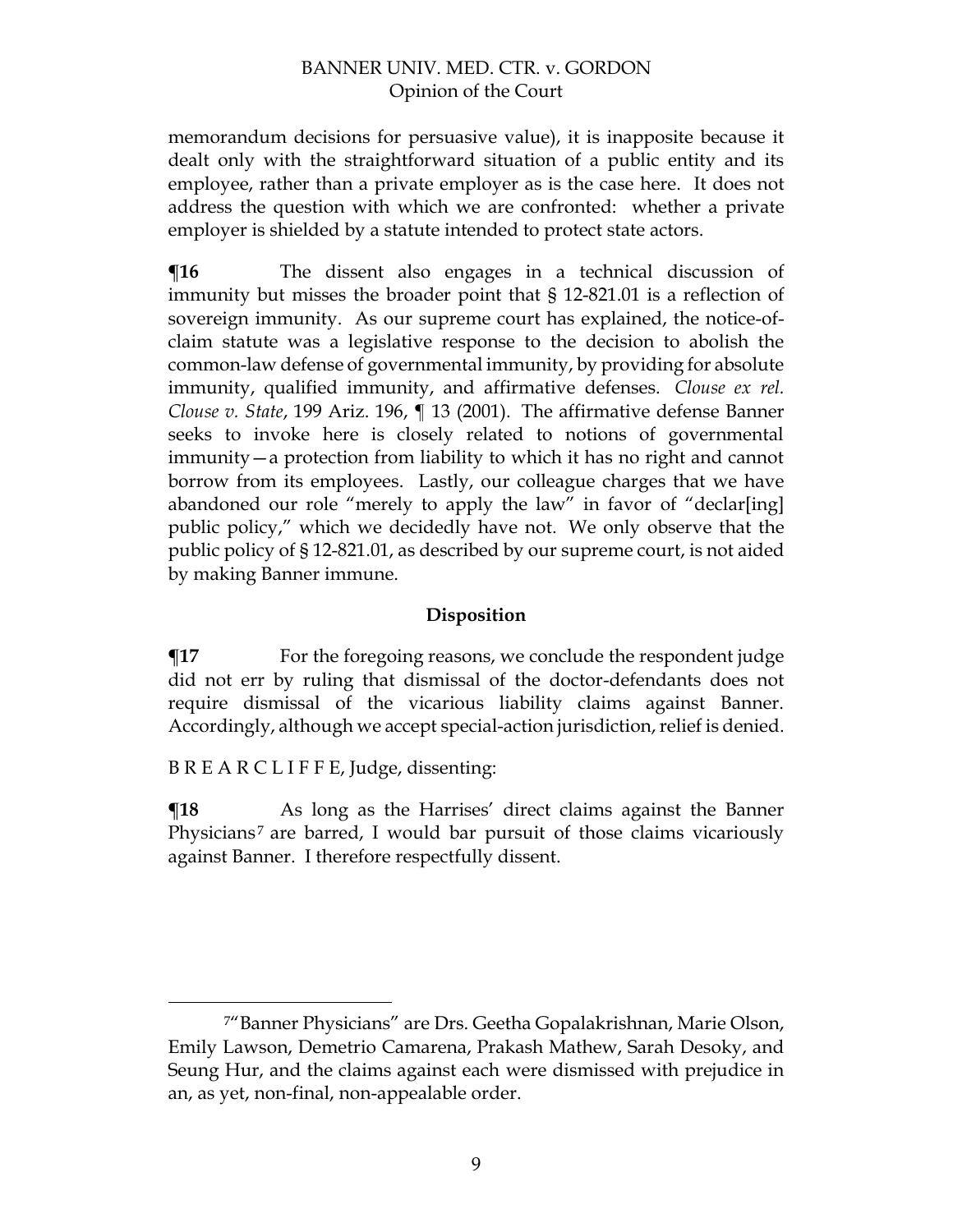#### **The Dismissal of the Claims Against the Banner Physicians Bars the Vicarious Claims Against Banner**

**¶19** The Harrises allege that Banner is vicariously liable for the Banner Physicians' negligence. Vicarious liability can only exist because of Banner's principal-agent relationship with the Banner Physicians. *See Kopp v. Physician Grp. of Ariz., Inc.*, 244 Ariz. 439, ¶ 9 (2018). Here, however, the trial court dismissed the Harrises' complaint against the Banner Physicians with prejudice, thus entering a judgment on the merits in their favor. *See* Ariz. R. Civ. P. 41(b) (with limited exceptions, involuntary dismissal "operates as an adjudication on the merits"). Without any liability on the part of the Banner Physicians, there is no liability or fault to impute to Banner; thus, Banner may not be held vicariously liable. *See Law v. Verde Valley*, 217 Ariz. 92, ¶ 13 (App. 2007). The trial court erred in not dismissing these claims against Banner.

### *The Claims Against The Banner Physicians Were Dismissed With Prejudice And On The Merits*

**¶20** The failure of a plaintiff to timely submit a notice of claim under A.R.S. § 12-821.01 as to any cause of action against the state or a state employee (acting within the course and scope of his state employment) bars any later suit against the state or such state employee. *See Havasupai Tribe v. Ariz. Bd. of Regents*, 220 Ariz. 214, ¶ 30 (App. 2008) ("If a notice of claim is not properly served, the claim is barred."); *McCloud v. State*, 217 Ariz. 82, ¶ 27 (App. 2007) (A.R.S. § 12-821 applies to state employee's acts within scope of state employment). If a suit is nonetheless filed against the state or the state employee without a timely notice of claim, the suit may be challenged and, ultimately, be dismissed. *See Salerno v. Espinoza*, 210 Ariz. 586, ¶¶ 11-12 (App. 2005) (affirming dismissal of complaint against state employee after complainant failed to provide notice within the applicable time limit).

 $\P$ **21** When the adjudication of a civil claim on the merits results in the finding of no liability, the resulting order of dismissal in the case typically, but not necessarily, is entered expressly "with prejudice." *See, e.g.*, *Law*, 217 Ariz. 92, ¶ 8. Whether the final order is expressly "with prejudice" or not, a claim adjudicated on the merits and dismissed may not be brought again. *See 4501 Northpoint LP v. Maricopa County*, 212 Ariz. 98, ¶¶ 15-17 (2006). A court reaches the merits of a claim when it resolves the claim on its *substance*. *Id.* ¶¶ 16-17. As stated in Black's Law Dictionary, a judgment on the merits is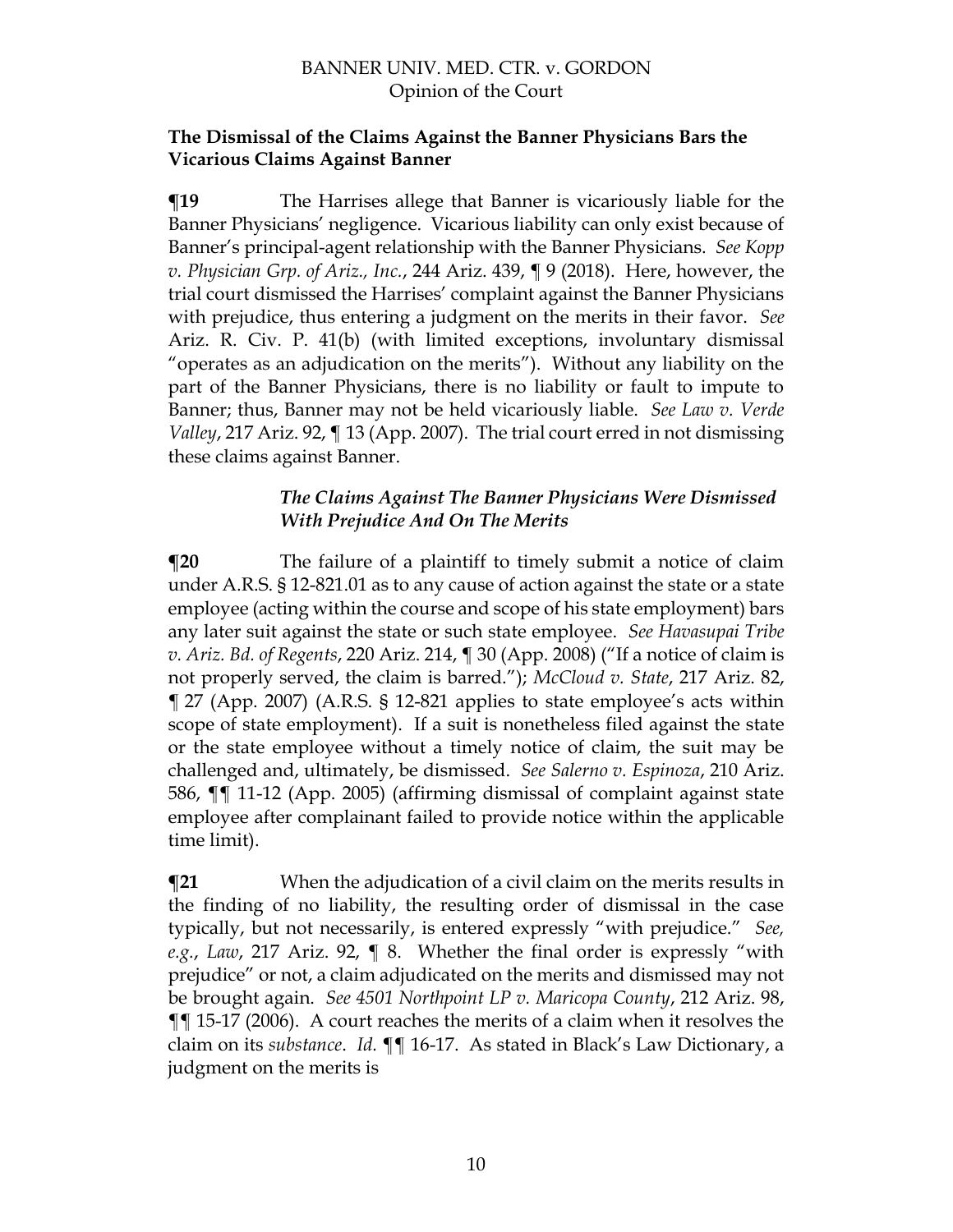[o]ne rendered after argument and investigation, and when it is determined which party is in the right, as distinguished from a judgment rendered upon some preliminary or formal or merely technical or procedural point, or by default and without trial. A decision that was rendered on the basis of the evidence and facts introduced.

*Merits, judgment on*, Black's Law Dictionary, at 843 (6th ed. 1990). And further,

> [n]ormally, a judgment based solely on some procedural error is not a judgment on the merits. The latter kind of judgment is often referred to as a "dismissal without prejudice." A party who has received a judgment on the merits cannot bring the same suit again. A party whose case has been dismissed without prejudice can bring the same suit again so long as the procedural errors are corrected (*i.e.*, cured) in the later action.

*Id.* at 843-44*; see also Judgment on the Merits*, Black's Law Dictionary (11th ed. 2019) ("A judgment based on the evidence rather than on technical or procedural grounds.").

**¶22** Under some circumstances, even if the issue of liability has not actually been resolved "on the basis of the evidence and facts introduced," but rather on some procedural defect, we must nonetheless treat it as if it *were* on the merits. Under Rule 41(b), Ariz. R. Civ. P., unless the order dismissing a claim states otherwise, an involuntary dismissal of a claim (on grounds other than jurisdiction, failure to join a necessary party, or for improper venue) "operates as an adjudication on the merits." Here, the trial court expressly dismissed the claims against the Banner Physicians "with prejudice" and made no statement as to whether it was being dismissed on the merits or otherwise; consequently, it was also on the merits. Thus, even though the claims were in fact dismissed on a matter of procedure—for failure to comply with § 12-821.01—the dismissal was on the merits, and the claims may not be brought again. As a result, our courts must treat the claims as if, after a full and complete examination, on the basis of the evidence and facts introduced, the Banner Physicians were found not liable.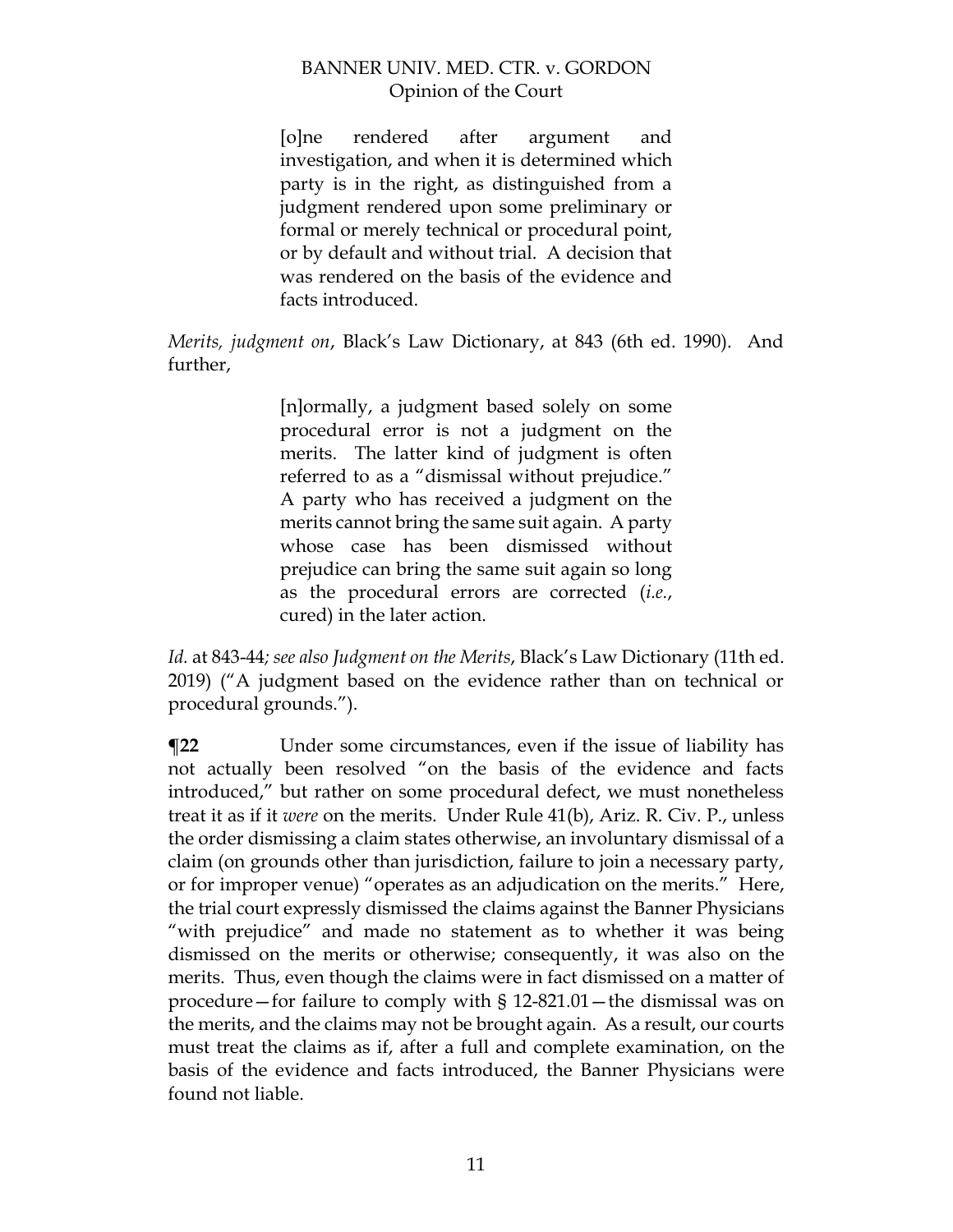#### *Derivative Claims Dismissed Against The Servant Must Be Dismissed Against The Master*

**¶23** Because the claims against the Banner Physicians were adjudicated on the merits and dismissed for lack of liability, those same claims, brought vicariously against Banner, must also be dismissed. "Under the doctrine of respondeat superior, an employer is vicariously liable for 'the negligent work-related actions of its employees.'" *Kopp*, 244 Ariz. 439, ¶ 9 (quoting *Engler v. Gulf Interstate Eng'g, Inc.*, 230 Ariz. 55, ¶ 9 (2012)). "[A] party is responsible for the fault of another person, or for payment of the proportionate share of another person, if . . . [t]he other person was acting as an agent or servant of the party." *Law*, 217 Ariz. 92, ¶ 11 (emphasis omitted) (quoting A.R.S. § 12-2506(D)). "Vicarious liability results solely from the principal-agent relationship . . . ." *Id.* It is wellsettled that "[w]hen a plaintiff sues both the agent and the principal for the negligence of the agent, a judgment in favor of the agent bars the plaintiff's vicarious liability claim against the principal, even when the judgment is the product of a settlement." *Jamerson v. Quintero*, 233 Ariz. 389, ¶ 6 (App. 2013); *see also Chaney Bldg. Co. v. City of Tucson*, 148 Ariz. 571, 574 (1986) ("In cases of derivative liability, a judgment or dismissal in favor of the servant relieves the master of liability."). Further, "[w]hen a judgment on the merits—including a dismissal with prejudice—is entered in favor of the 'other person' in [Arizona's vicarious liability statute] . . . there is no fault to impute and the party potentially vicariously liable . . . is not 'responsible for the fault' of the other person." *Law*, 217 Ariz. 92, ¶ 13.

**¶24** As early as 1937, in *Rosenzweig & Sons, Jewelers, Inc. v. Jones*, Arizona has barred judgment against an employer grounded in vicarious liability when the employee is found free of liability. 50 Ariz. 302, 311 (1937). In *Rosenzweig & Sons, Jewelers*, a libel action in which the jury found the company responsible, but not the individual employee defendants, our supreme court concluded:

> [I]f the employee who causes the injury is free from liability therefor, his employer must also be free from liability. . . .

> We think that all justice and reason upholds this view of the law. When the only reason why a judgment may be returned in favor of a plaintiff is that A has committed a tort, and the liability of B, if any, is an imputed one only, it would be a denial of all justice to say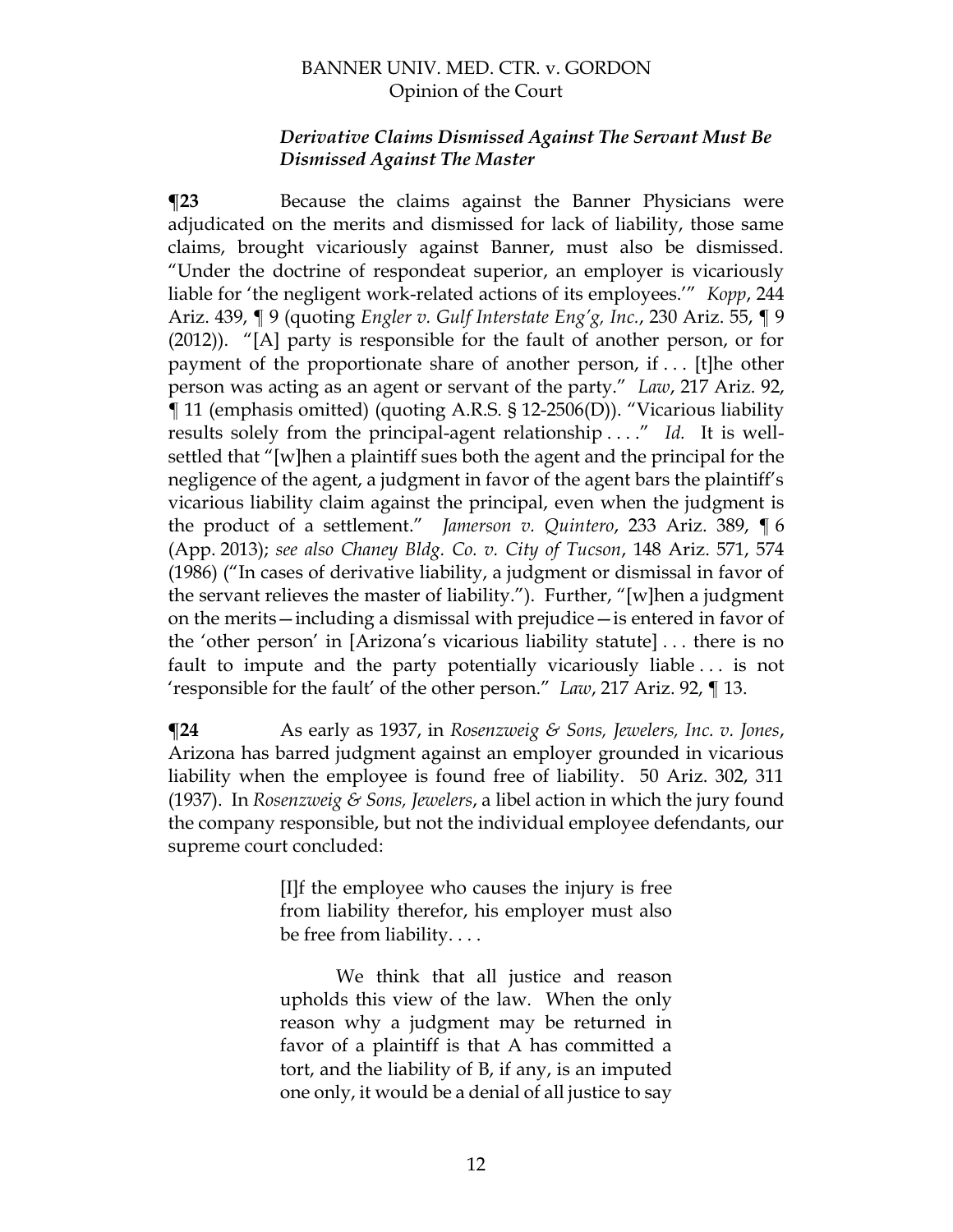that the one who actually did the wrong may go free, while the one who can only be liable because of the former's wrongdoing is mulcted in damages.

#### *Id.* at 310-11.

**¶25** Then, a few years later in *De Graff v. Smith*, the court similarly held that the employer could not be held liable solely for the conduct of his employee, as to which the employee has "been adjudged as not guilty of any negligence because of the dismissal with prejudice." 62 Ariz. 261, 270 (1945). The court quoted favorably 35 Am. Jur. § 534,

> [A]ccording to the weight of authority, where employer and employee are joined as parties defendant in an action for injuries inflicted by the employee, a verdict which exonerates the employee from liability for injuries caused solely by the alleged negligence or misfeasance of the employee requires also the exoneration of the employer  $\dots$ . This is not upon the theory that the employer is denied the right to recover over against the employee, but upon the ground that the sole basis of liability is the negligence or wrongdoing of the employee imputed to the employer under the doctrine respondeat superior; the acquittal of the employee of wrongdoing conclusively negatives liability of the employer. The verdict in favor of the employee, determining in effect that he was not guilty of negligence, necessarily amounts to a finding that the employer was free from negligence, and a verdict against the employer after finding in favor of the employee would be inconsistent and illogical. Also, as a general rule, a judgment in an action against the employee which exonerates the employee from personal liability for an act which he committed while acting for his employer, and establishes that the act was not wrongful or that it was excusable, is necessarily a like determination in favor of the employer, and is conclusive in a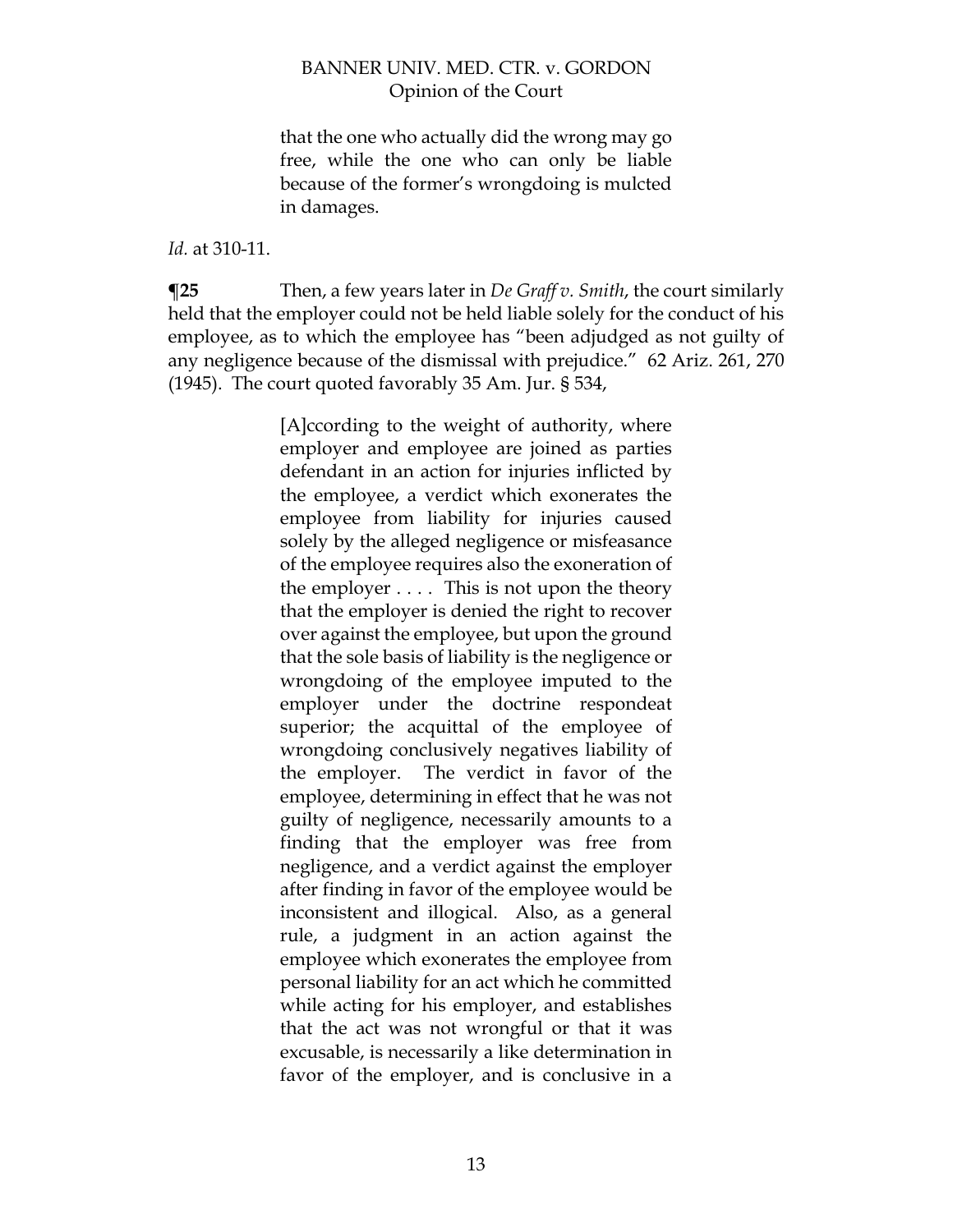subsequent action against the employer based upon the same injury.

*De Graff*, 62 Ariz. at 268-69 (quoting 35 Am. Jur. § 534). Similarly, in *Wiper v. Downtown Dev. Corp. of Tucson*, as to an award of punitive damages against the employer only as to a derivative claim, our supreme court recognized that "punitive damages cannot be imputed to an employer for an employee's acts . . . where the individual employee has been discharged from personal liability. In such cases, a judgment in favor of the employee will relieve the employer of any liability." 152 Ariz. 309, 310-11 (1987).

**¶26** In a case sufficiently similar to this one, our court held that the dismissal of claims against the employee for failure to serve a notice of claim under § 12-821.01, required a dismissal of the vicarious claims against the employer. *Angulo v. City of Phoenix*, No. 1 CA-CV 12-0603 (Ariz. App. July 16, 2013) (mem. decision). In *Angulo*, the plaintiff was struck while in a crosswalk by a City of Phoenix vehicle. *Id.* ¶ 2. The plaintiff sued the cityemployee driver in negligence and the City itself asserting vicarious liability. *Id.* The driver filed a successful motion to dismiss and motion for summary judgment on the grounds that the plaintiff had failed to serve him with a notice of claim. *Id.* ¶ 3. After the employee was dismissed, the City filed a motion for summary judgment asserting that the employee's "dismissal extinguished its potential vicarious liability." *Id.* This court, relying on *De Graff*, upheld the dismissal of the vicarious claims against the City. *Id.* ¶ 8.In our decision, we determined that it would be up to the Arizona Supreme Court to limit or depart from *De Graff*. *Id.*

**¶27** Contrary to the majority's assertion, it makes no difference whether the employer benefitting from the dismissal of the employee is a private or state employer. It is rather the vicarious nature of the claims themselves, not the relationship of the parties, that is fundamental to this analysis. Indeed, it does not even matter how the claims are dismissed against the employee. The import of *Angulo* is that even claims dismissed against an employee under § 12-821.01 will relieve a vicariously sued employer of liability.

## **Kopp** *Does Not Save These Vicarious Claims*

**¶28** Despite that invitation in *Angulo*, our supreme court did not revisit *De Graff* in the context of that case, but did address it and limit its application five years later in *Kopp*, 244 Ariz. 439. The majority concludes that *Kopp*'s partial disapproval of *De Graff* allows these vicarious claims to survive. It does not.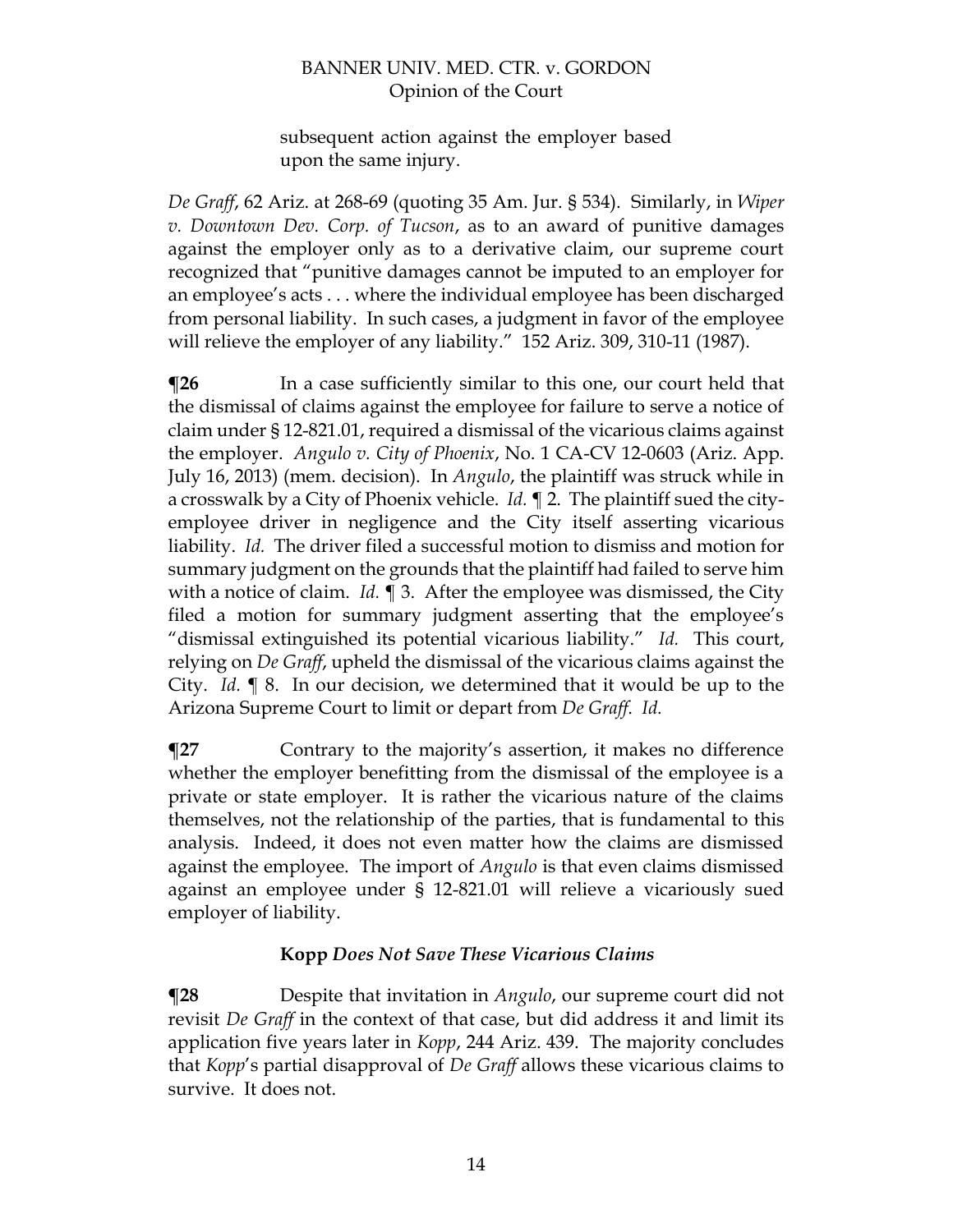**¶29** In *Kopp*, three patients suffered post-operative complications after bariatric surgery. *Id.* ¶ 2. They sued the surgeon in negligence and the hospital where the surgery was performed. *Id.* The claims against the hospital were based on vicarious liability and related to its alleged independent negligent administration of its surgical program, including as to its "hiring, selection, and credentialing." *Id.* The plaintiffs settled with the surgeon under an agreement that required them to dismiss the claims against him with prejudice and precluding the plaintiffs from "pursuing claims against the [H]ospital . . . based on a theory of vicarious liability or respondeat superior." *Id.* ¶ 3 (alterations in *Kopp*). The agreement did not, however, preclude "independent claims" against the hospital. *Id.*

**¶30** After the claims against the surgeon were dismissed, the hospital moved for summary judgment to dismiss most of the remaining claims against it claiming they were "derivative" of the claims against the surgeon and therefore barred as a result of the dismissal. *Id.* ¶ 4. The trial court granted the motion, dismissing the claims of negligent hiring, selection, and credentialing. *Id.* Our court affirmed the ruling, concluding that the dismissal of the claims against the surgeon "preclude[d] Plaintiffs from litigating [the Hospital's] alleged liability as vicariously derived from any alleged negligence" of the surgeon. *Id. ¶* 5 (first alteration added, second alternation in *Kopp*). On review, our supreme court reversed the trial court, holding that the claims against the hospital for negligent supervision, credentialing, or hiring rest on the hospital's breach of its independent "duty to monitor the 'quality of medical care furnished to patients within its walls,'" not derivatively on the claims against the surgeon. *Id.* ¶¶ 10-11, 16 (quoting *Fridena v. Evans*, 127 Ariz. 516, 519 (1980)).

**¶31** The hospital had argued, however, that even if the claims were independent claims, the dismissal of the claims against the surgeon barred the plaintiff from asserting that the surgeon had been negligent, a necessary element of proof for those claims. *Id.* ¶ 13. Our supreme court disagreed, holding that the effect of the dismissal of the surgeon did not bar assertion of the fact of his negligence for the independent claims. *Id.* ¶ 15. It determined that the hospital was asserting collateral estoppel, or issue preclusion, and that the court's issue preclusion jurisprudence required that the issue or fact—such as the surgeon's negligence—must have been *actually* litigated to prevent it being raised again as to a future claim. *Id.* ¶¶ 14-15. It was constrained then to abrogate *De Graff* and other cases "to the extent [they] suggest that a stipulated dismissal with prejudice is a judgment on the merits for the purposes of issue preclusion." *Id.* ¶ 14.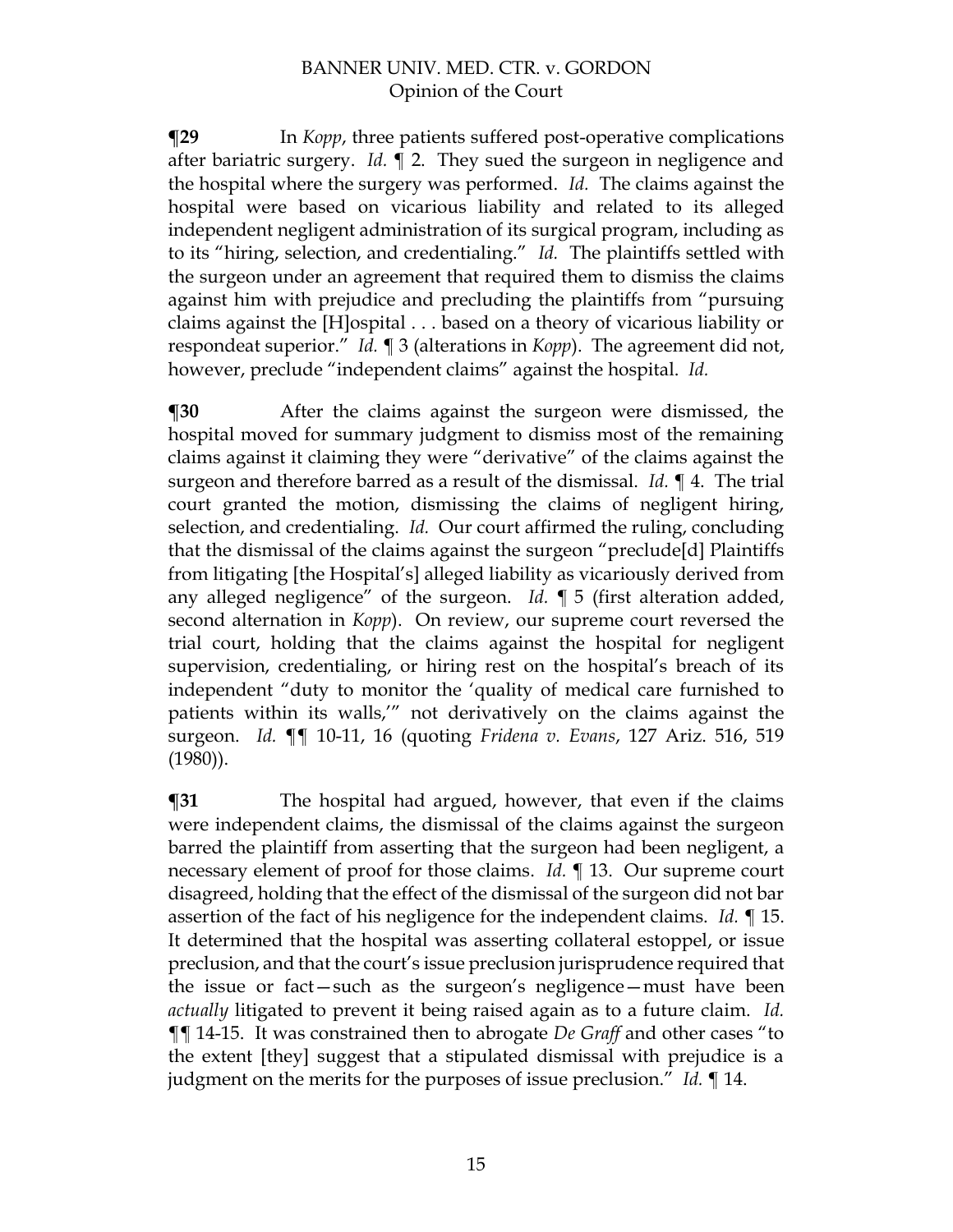**¶32** However, in its limited abrogation of *De Graff*, our supreme court left alone *De Graff*'s application to matters of claim preclusion; it expressly affirmed that "a judgment can be 'on the merits' for purposes of *claim* preclusion even if it results from the parties' stipulation or certain pretrial rulings by the court." *Id.* (quoting *4501 Northpoint LP*, 212 Ariz. 98, ¶¶ 15-18).8 The barring of claims against an employer after the dismissal of claims against the employee, if not strictly a matter of application of claim preclusion, is akin to it, and not akin to issue preclusion.

**¶33** The claims against Banner at issue here are wholly derivative and not the type of direct claims based on Banner's own fault at issue in *Kopp*. Notwithstanding *Kopp*, the adjudication of the claims against the Banner Physicians on the merits with a finding of no liability "conclusively negatives liability of" Banner as to such solely derivative claims. These claims should have been dismissed.

## **If Privity Does Not Exist to Benefit Banner, It Does Not Exist to Render It Liable**

**¶34** The majority's conclusion that Banner has failed to show its privity with the state sufficient for claim preclusion—even while concluding it may be held vicariously liable for the conduct of the state's employees—is curious. Even assuming that Banner were required to show its privity with the state, privity exists.

**[35** *"The question of who is a privy is a factual one requiring a* case-by-case examination." *Aldrich & Steinberger v. Martin*, 172 Ariz. 445, 448 (App. 1992). To find "[p]rivity between a party and a non-party requires both a 'substantial identity of interests' and a 'working or functional relationship' . . . in which the interests of the non-party are

<sup>8</sup>As stated in footnote one, above, it is not entirely clear that claim preclusion may be applied here in the absence of a final, appealable judgment dismissing the Banner Physicians. *See Tarnoff v. Jones*, 17 Ariz. App. 240, 243 (1972) (interlocutory judgment from an earlier filed case could not support a claim for claim preclusion because not "final"). However, in *Kopp*, the order of dismissal of the physician defendant on which the later motion for dismissal of the employer defendant was based was interlocutory and not itself, apparently, a final, appealable order of dismissal. *See Kopp v. Schlesinger,* No. CV2012-092733, 2015 WL 13560120, at \*1 (Ariz. Super. Jan. 6, 2015). Nonetheless, it is less clear that we must apply traditional claim preclusion—which typically arises in the context of two separate lawsuits—in this context.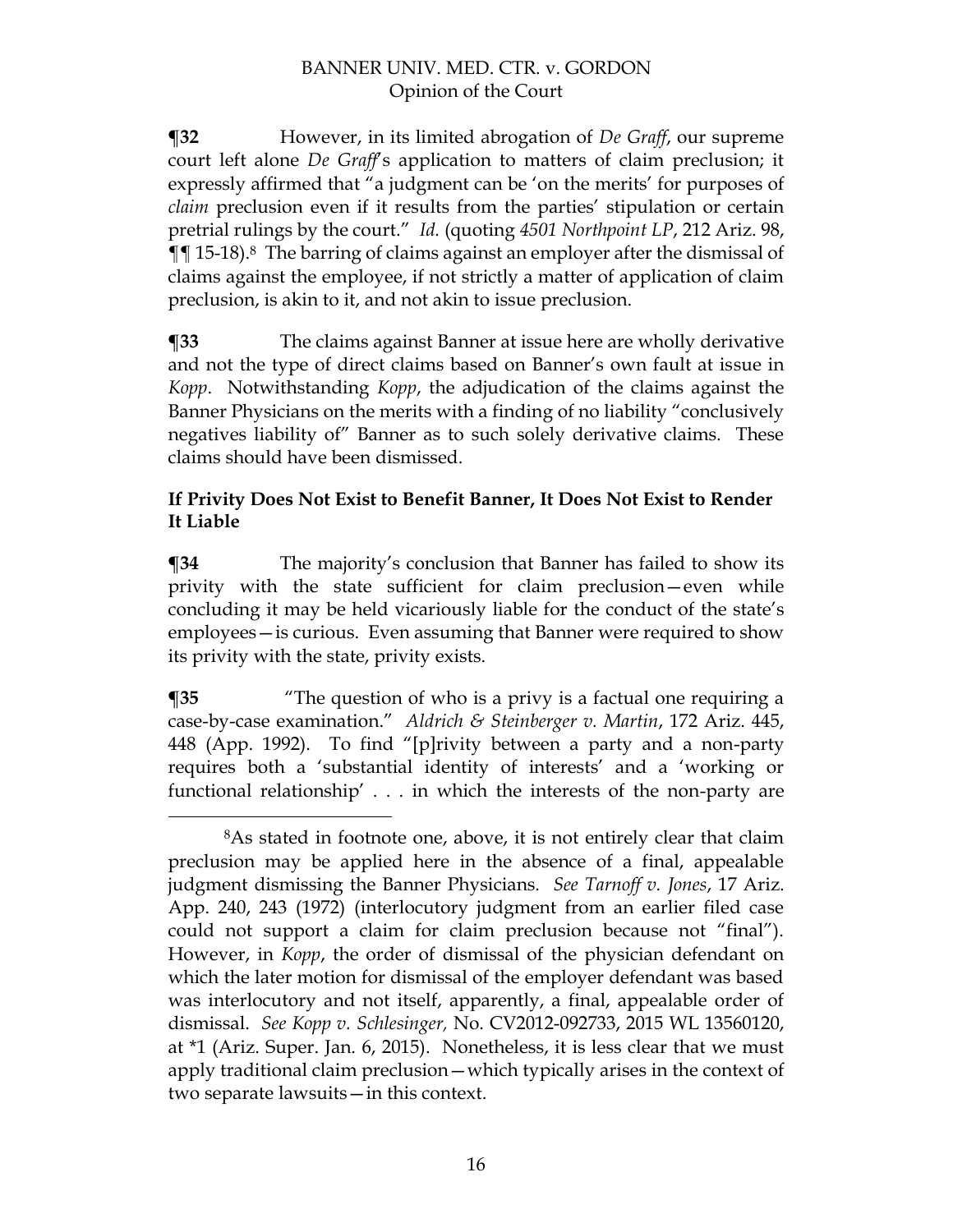presented and protected by the party in the litigation." *Hall v. Lalli*, 194 Ariz. 54, ¶ 8 (1999) (alteration in *Hall*) (quoting *Phinisee v. Rogers*, 582 N.W.2d 852, 854 (Mich. 1998)). Privity is not the result of the parties having common objectives in the action, but is the result of the relationship of the parties and the commonality of their interests. *Id.* ¶ 12. As the majority concedes, "[e]xamples of persons in privity include employers and employees, principals and agents, and indemnitors and indemnitees." *Corbett v. ManorCare of Amer., Inc.*, 213 Ariz. 618, ¶ 40 (App. 2006).

**¶36** Banner is the direct employer of the Banner Physicians and the entity—as admitted by the Harrises—"controlling" those same physicians pursuant to Banner's Affiliation Agreement with the University, under which Banner is also the indemnitor of the state. Under any measure, Banner's interests are the interest of the state, and privity exists.

## **Dismissal of the Derivative Claims Fulfills Public Policy**

**¶37** The majority, citing *Lee v. State*, 218 Ariz. 235 (2008) as to some purposes of § 12-821.01, argues that public policy is not satisfied by dismissing the claims against Banner here. Our role, of course, is not to declare public policy, but merely to apply the law. Public policy is established by the legislature, *Ray v. Tucson Med. Ctr.*, 72 Ariz. 22, 35-36 (1951), and, to the extent public policy is established by case law, by the Arizona Supreme Court in its opinions, *Alcombrack v. Ciccarelli*, 238 Ariz. 538, ¶ 14 (App. 2015). It is not established by intermediate appellate courts. Our job is to faithfully apply the law and precedent. A faithful application of the law and precedent compels the dismissal of these vicarious claims against Banner.

## **A.R.S. § 12-821.01 Does Not Confer "Immunity" On State Employees And Therefore Banner Is Not Benefitting From Its Servants' Immunity**

**¶38** The majority also incorrectly concludes that Banner is seeking to benefit from the "sovereign immunity" enjoyed by the Banner Physicians. This is not so. The Banner Physicians did not claim immunity below, and Banner does not claim it vicariously here. The dismissal of the vicarious claims against Banner is not mandated by sovereign immunity or immunity of any kind, but is a statutory consequence of the failure of the Harrises to fulfill a condition precedent to their claim—namely the timely service of a sufficient notice of claim.

**¶39** It is "the common law rule that the government is liable for its tortious conduct" unless an exception is granted by statute or case law. *Diaz v. Magma Copper Co.*, 190 Ariz. 544, 553 (App. 1997); *see also Warrington*